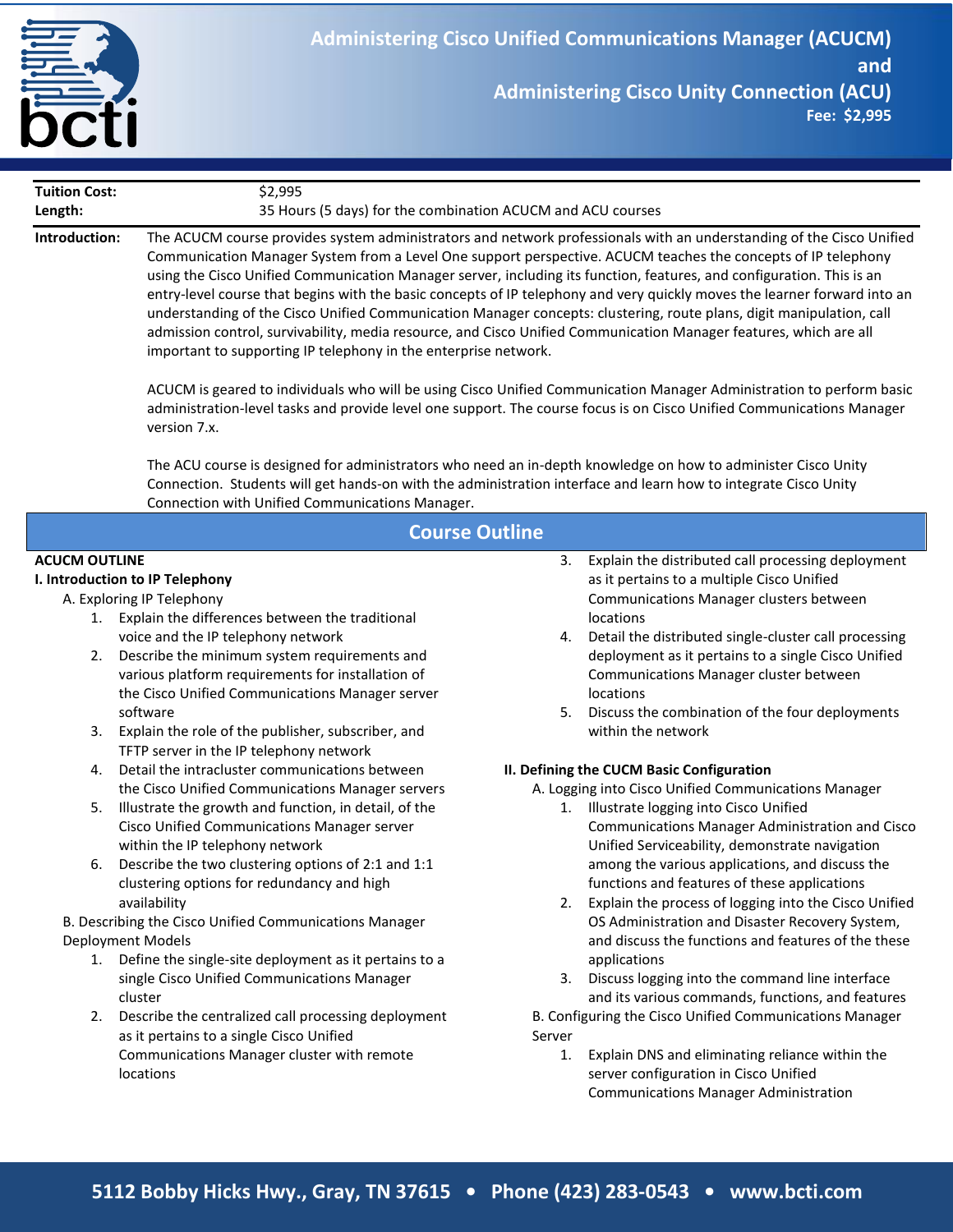

**March to June 2009**

- 2. Discuss editing the Phone URL Parameters to prepare for phone registration under the Enterprise Parameters
- C. Describing Multilevel Administration
	- 1. Describe the steps for configuring multilevel administration
	- 2. Create end users in Cisco Unified Communications Manager Administration
	- 3. Create new roles, copy existing roles, and use standard roles
	- 4. Create new user groups, copy existing user groups, and use standard user groups
	- 5. Assign users to the various user groups to allow various privileges

D. Configuring the Disaster Recovery System: Backup and Restore Procedures

- 1. Describe the steps necessary to create a successful backup under the Disaster Recovery System
- 2. Explain the restore procedures necessary to create a successful restore

## **III. Preparing for Phone Registration**

A. Configuring Cisco Unified Communications Manager System Parameters

- 1. Configure the Cisco Unified Communications Manager and prepare for auto-registration of phones
- 2. Configure the Cisco Unified Communications Manager Group for redundancy and load sharing
- 3. Explain phone NTP configuration for SIP phones
- 4. Explain the Date/Time group and configuration in Cisco Unified Communications Manager Administration
- 5. Discuss the various codec and region configurations
- 6. Explain the Location configuration
- 7. Configure the device pool
- 8. Configure a DHCP server within the Cisco Unified Communications Manager server
- 9. Configure the Device Defaults
- 10. Describe the Enterprise and Service Parameters Configuration options
- 11. Describe licensing in Cisco Unified Communications Manager Administration
- B. Supporting Cisco IP Phones
	- 1. Describe the various Cisco IP Phones
	- 2. Describe SCCP and SIP phone support for specific IP phone models
	- 3. Describe the purpose, configuration, and features of the Phone Button Template

4. Describe the purpose, configuration, and features of the Softkey Template

C. Exploring Phone Registration and IP Phone Communications

- 1. Provide a detailed description of the IP Phone registration process for manual and autoregistration
- 2. Configure phone and directory number in Cisco Unified Communications Manager
- 3. Describe the protocols and communication between the Cisco Unified Communications Manager and Cisco IP phones

## **IV. Configuring a Basic Route Plan**

A. Exploring Gateways

- 1. Describe the various gateway types used in the IP telephony network
- 2. Describe the various gateway protocols used with Cisco Unified Communications Manager
- 3. Provide an overview of the core gateway requirements
- 4. Describe the various network modules used in gateway
- B. Creating a Route Plan
	- 1. Describe dial plan in the IP telephony network, its function, and benefits
	- 2. Describe the various route patterns and wildcards used in Cisco Unified Communications Manager for internal and external calling
	- 3. Describe route patterns, route lists, and route groups
	- 4. Describe how dialing decisions are accomplished in Cisco Unified Communications Manager for call routing
	- 5. Configure call routing in Cisco Unified Communications Manager (route patterns, route lists, and route groups)

## **V. Discovering Route Filters and Digit Manipulation**

A. Configuring Route Filters and Translation Patterns

- 1. Provide an explanation of the 9@ pattern and its use in route filters
- 2. Explain the function and configuration of route filters with introduction to DDI
- 3. Describe the configuration of translation patterns
- B. Understanding Digit Manipulation
	- 1. Describe the DDI and its function in the route pattern configuration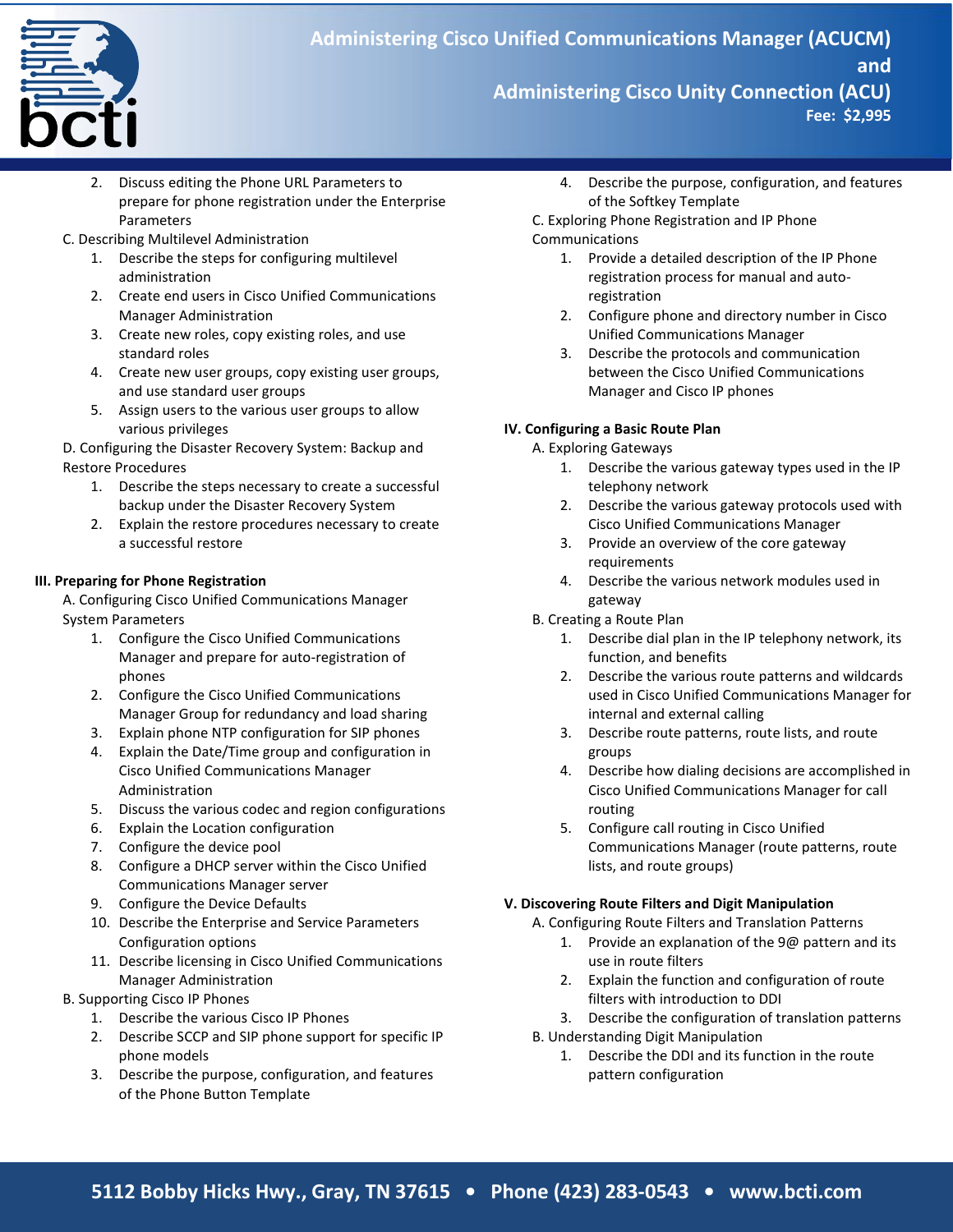

**March to June 2009**

- 2. Provide a detailed description of transformation masks, and their function, purpose, and configuration
- 3. Explain and run a Route Plan Report

## **VI. Exploring Class of Control**

A. Defining Class of Control

- 1. Describe the need for class of control within the IP telephony network
- 2. Provide a detailed description of partitions and their configuration
- 3. Describe the CSSs, their configuration, and their relationship to partitions
- 4. Explain the configuration of the PLAR application in Cisco Unified Communications Manager spaces
- B. Configuring Advanced Class of Control Features
	- 1. Provide a detailed description of call restrictions between classes of uses and geographic location
	- 2. Describe time of day routing using time periods and time schedules
	- 3. Provide an overview of the traditional and the line or device approach in the IP Telephony network

### **VII. Explaining CAC and SRST**

A. Understanding CAC

- 1. Describe the need for CAC in the IP telephony network
- 2. Explain how locations are used as a CAC mechanism in a centralized deployment
- 3. Describe the function and configuration for Automated Alternate Routing (AAR) in a centralized deployment
- 4. Illustrate the use of the gatekeeper and CAC mechanism in distributed deployment
- 5. Describe the coded and bandwidth consideration in each of the types of deployments

### B. Exploring SRST

- 1. Provide an overview of SRST, its function, and purpose
- 2. Describe the procedure of failover using SRST
- 3. Explain the configuration of SRST in Cisco Unified Communications Manager

### **VIII. Understanding Media Resources**

- A. Explaining Media Resources
	- 1. Describe the various media resources that are available in Cisco Unified Communications Manager once the Cisco IP Voice Media Streaming Application is activated
- 2. Explain the configuration of hardware and software conference bridges. Describe the Ad Hoc and Meet Me conferencing
- 3. Describe the MTPs
- 4. Provide a detailed description of the transcoder and its use, function, and configuration
- 5. Explain how to configure a MOH server
- 6. Illustrate the purpose of the annunciator and its configuration
- B. Exploring Media Resource Management
	- 1. Provide an overview of the configuration steps of configuring the MRG and MRGL in Cisco Unified Communications Manager
	- 2. Describe the media resource management in Cisco Unified Communications Manager and how resources are allocated
	- 3. Explain the configuration of MRG and the assignment and prioritization of media resources
	- 4. Describe the configuration of MRGLs

## **IX. Describing Cisco Unified Communications Manager Features**

A. Understanding Basic Cisco Unified Communications Management Features

- 1. Describe the function and configuration of the Call Park and Directed Call Park features
- 2. Explain the Call Pickup and Group Call Pickup features and configuration
- 3. Provide a detailed description of the Call Back feature and creation of the softkey templates in Cisco Unified Communications Manager
- 4. Describe shared lines and Barge and Privacy feature as used in shared lines
- B. Exploring Hunt Groups
	- 1. Provide an overview of hunt group configuration and its components (line group, hunt list, and hunt pilot)
	- 2. Describe the configuration of the line group and the assignment of directory numbers
	- 3. Describe the configuration of the hunt list and assignment of line groups
	- 4. Give a detailed configuration of the hunt pilot and assignment of the hunt list
	- 5. Describe the Final Forwarding features and purpose in hunt groups
- C. Describing Phone Services
	- 1. Provide an overview of the Cisco Phone Services
	- 2. Describe the configuration of the Cisco IP Phone Services in Cisco Unified Communications Manager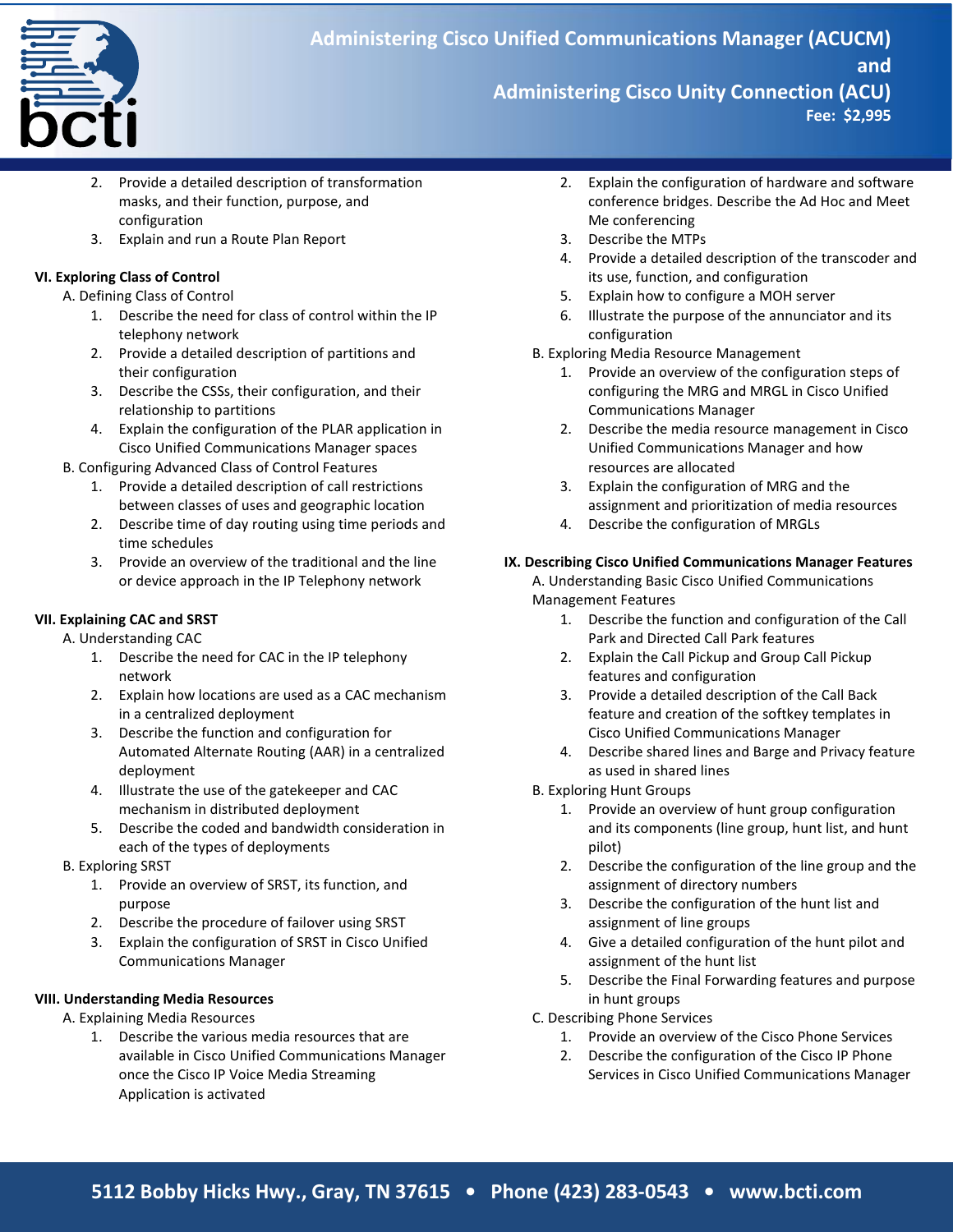

**March to June 2009**

### **X. Exploring Moves, Adds, Changes, and Administration**

- A. Understanding Phone Moves, Adds, and Changes
	- 1. Provide an overview of phone and directory number configurations
	- 2. Explain the copy with lines (super copy)
- B. Describing User Configuration
	- 1. Describe the configuration steps that are followed to add a user in Cisco Unified Communications Manager
	- 2. Explain the association of devices to users in user management
	- 3. Provide a detailed description of assigning user to user groups
	- 4. Describe the user web pages sign on and configuration
- C. Utilizing the Cisco Unified Communications Manager BAT
	- 1. Provide an overview of the Cisco Unified Communications Manager BAT, its features, purpose, and function
	- 2. Explain the configuration steps for creating phones and user using Cisco Unified Communications Manager
	- 3. Provide an overview of the process, flow, and use of the Cisco Unified Communications Manager Auto-Register Phone Tool

# **ACU OUTLINE**

## **I. Cisco Unity Connection Overview**

A. Introducing Cisco Unity Connection

## **II. Cisco Unity Connection Basics**

- A. Integration Options for Unity Connection
	- a. Integration Capabilities for Unity Connection
	- b. Extended Integration Options and Features
	- c. VPIM Networking

# **III. Integrating Cisco Unity Connection**

- A. Integrating the Phone System
	- a. Integrating Cisco Unity Connection with Cisco Unified Communications Manager
	- b. Integrating Cisco Unity Connection with Cisco Unified Communications Manager Express

### **IV. Configuring Cisco Unity Connection Global System Operating Parameters**

- A. Managing Class of Service
	- a. Features controlled by the Class of Service definitions
	- b. Add, modify, and delete Classes of Service

# **V. Configuring Cisco Unity Connection User Operation**

- A. Managing Individual Users
	- a. Find individual users
		- b. Edit user basics
		- c. Configure password settings
		- d. Reset user passwords
		- e. Assign additional roles
		- f. Configure user MWI settings
		- g. Configure user transfer rules
		- h. Manage message settings
		- i. Configure call input
		- j. Edit and review mailbox settings, quotas, and status
		- k. Configure the playback message settings
		- l. Configure the send message settings
		- m. Edit message actions
		- n. Configure notification devices
		- o. Configure alternate extensions
		- p. Configure alternate names
		- q. Creating private distribution lists
		- r. Editing external service accounts
		- s. Editing SNMP proxy addresses

## **VI. Configuring Cisco Unity Connection Global System Operating Parameters**

- A. Reviewing and Managing Message Storage
	- a. Managing Templates
		- i. Features controlled by user and callhandler templates
		- ii. Add, modify, and delete user templates
		- iii. Add, modify, and delete call-handler templates
- B. Managing Multiple Users
	- a. Operate the Bulk Edit tool
	- b. Create new users using the Bulk Administration Tool